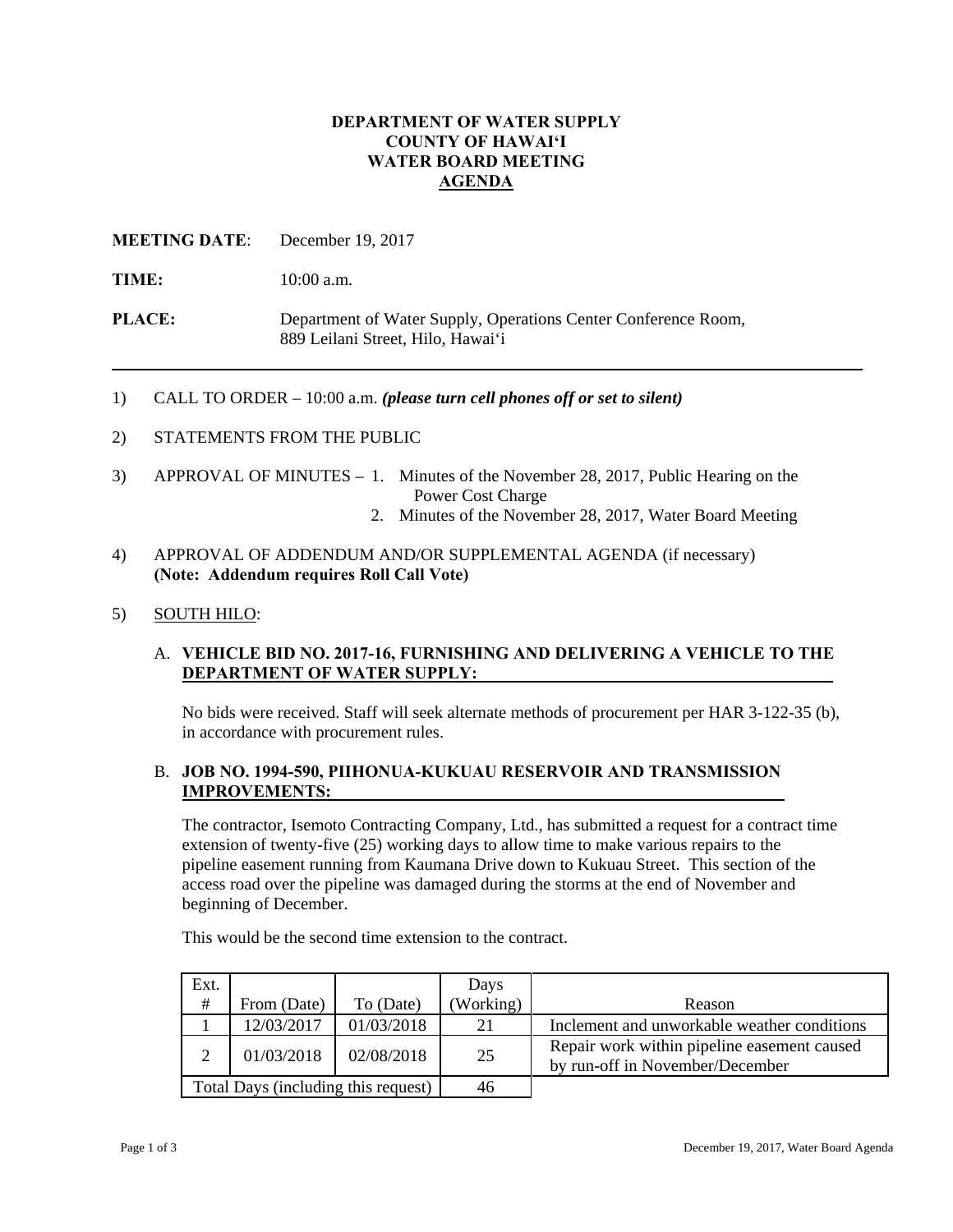If approved, the contract completion date, allowing for holidays, will be extended from January 3, 2018, until February 8, 2018. Engineering staff has reviewed the request and finds that the twenty-five (25) working day extension is justified and necessary to complete the repair work required for the project.

RECOMMENDATION: It is recommended that the Board grant this extension of contract time of twenty-five (25) working days to Isemoto Contracting Company, Ltd., for JOB NO. 1994-590, PIIHONUA-KUKUAU RESERVOIR AND TRANSMISSION IMPROVEMENTS.

### 6) NORTH KOHALA:

### A. **JOB NO. 2017-1078, HĀWĪ #2 DEEPWELL REPAIR:**

Bids will be opened on December 14, 2017, at 2:00 p.m., and a report and recommendation will be provided at the meeting.

#### 7) MISCELLANEOUS:

# A. **MONTHLY PROGRESS REPORT**:

Submission of Progress Report of Projects by the Department. Department personnel will be available to respond to questions by the Board regarding the status/progress of any project.

#### B. **REVIEW OF MONTHLY FINANCIAL STATEMENTS:**

Submission of financial statements and information relating to the financial status of the Department. Department personnel will be available to respond to questions by the Board relating to the financial status of the Department.

#### C. **MANAGER-CHIEF ENGINEER'S REPORT:**

The Manager-Chief Engineer to provide an update on the following:

- 1. North Kona water restriction
- 2. South Kona water quality press release
- 3. Hawaiian Ocean View Well Update
- 4. Retirees of the Department of Water Supply

# D. **MANAGER-CHIEF ENGINEER'S EVALUATION FOR CALENDAR YEAR 2017:**

Discussion/Action on Manager-Chief Engineer's evaluation, and an effective date for salary increases for the Manager-Chief Engineer and Deputy.

# E. **EXECUTIVE SESSION: MANAGER-CHIEF ENGINEER'S EVALUATION FOR CALENDAR YEAR 2017:**

The Board anticipates convening an executive meeting to consider the evaluations of the Manager for its annual performance review, as authorized by Hawai'i County Charter Section 7-4.6(d) and Hawai'i Revised Statutes ("HRS"), Sections 92-4 and 92-5(a)(2). The Board wishes to have its attorney present, in order to consult with the board's attorney on its questions and issues pertaining to the board's powers, duties, privileges, immunities, and liabilities pursuant to HRS Section  $92-5(a)(4)$ . A two-thirds vote of the members present,